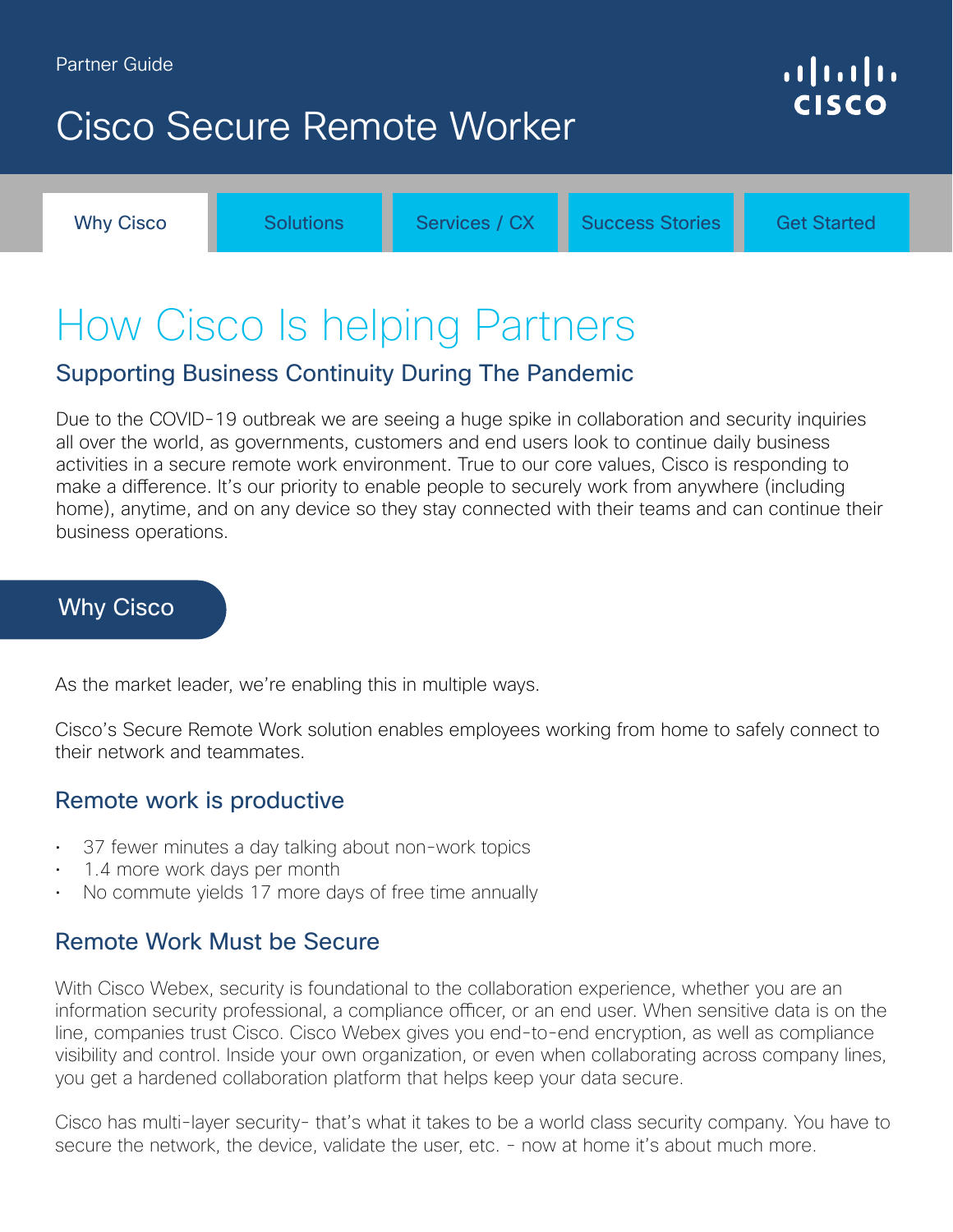#### <span id="page-1-0"></span>Partner Guide

## Cisco Secure Remote Worker

[Why Cisco](#page-0-0) **Solutions** [Services / CX](#page-2-0) [Success Stories](#page-3-0) [Get Started](#page-4-0)

## Cisco Secure Remote Work Solutions

In order to implement a successful work from home strategy, it's important to recognize that different roles may require different capabilities. The value of a Cisco solution is that they can all be managed in a cohesive way, allowing for flexibility and cost optimization as your customers support all employees working from home.

- Collaboration offers help teams operate with minimum disruption
- Security offers manage risks and compliance
- Enterprise Networking offers increase capacity for remote working access and enhance home connectivity to maintain productivity
- Data Center offers help customers manage and rapidly expand their virtual desktop infrastructure

| <b>End Points</b>                                                                                          | <b>Security</b>                                           | Collaboration                        | <b>Networking</b>                                     | <b>Desktop</b>                                 |
|------------------------------------------------------------------------------------------------------------|-----------------------------------------------------------|--------------------------------------|-------------------------------------------------------|------------------------------------------------|
| Webex Video<br>Webex Board<br><b>Webex Contact</b><br>Center<br><b>DeskPro</b><br>DX80<br>730/561 Headsets | AnyConnect<br><b>DUO</b><br><b>Umbrella</b><br><b>AMP</b> | <b>Webex Meetings</b><br>Webex Teams | Meraki<br><b>Network</b><br>Connectivity<br>Extension | <b>HyperFlex for</b><br><b>Virtual Desktop</b> |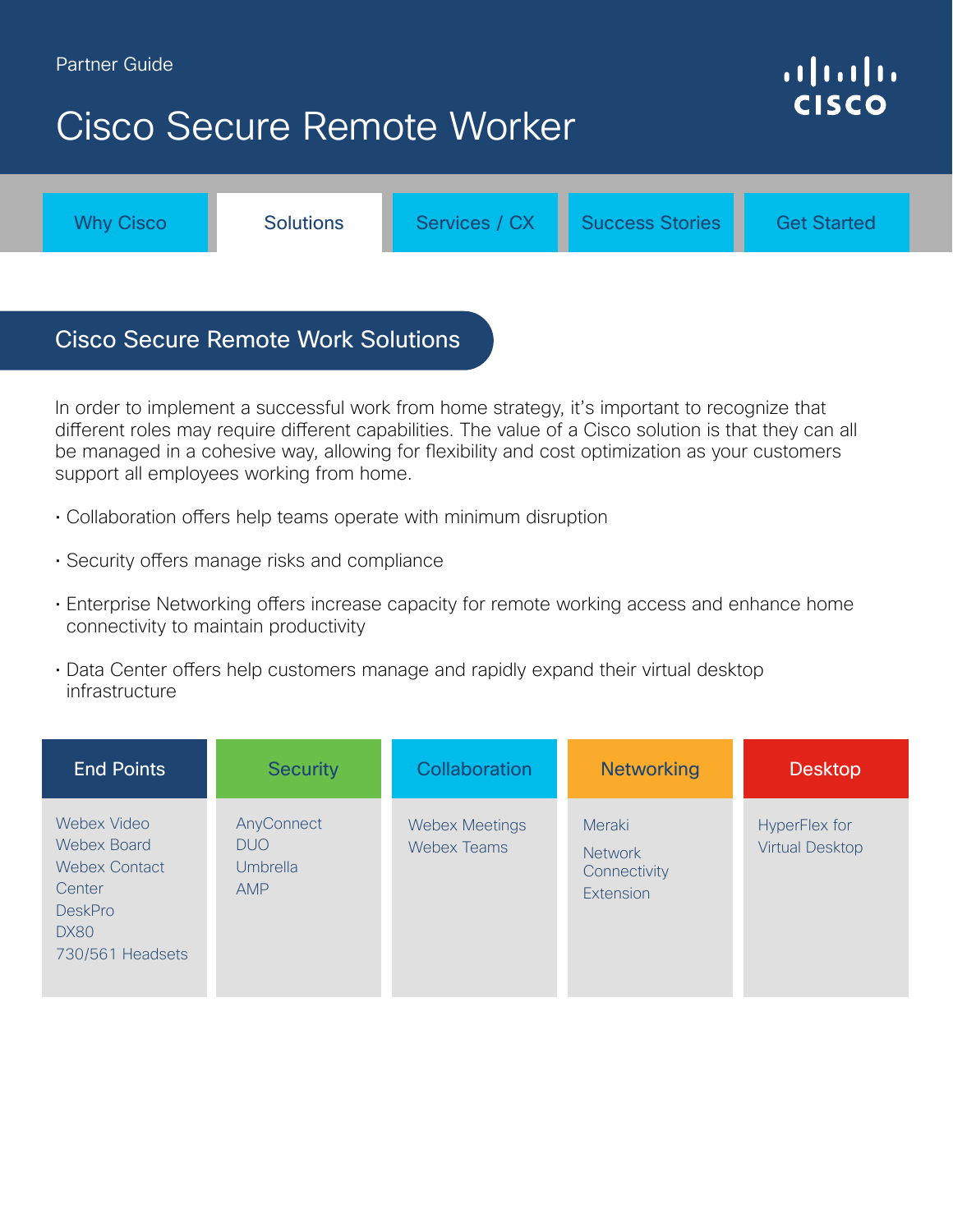# <span id="page-2-0"></span>Cisco Secure Remote Worker

[Why Cisco](#page-0-0) **[Solutions](#page-1-0)** Services / CX [Success Stories](#page-3-0) [Get Started](#page-4-0)

## Cisco Services / Customer Experience



#### **Collaboration** For Webex Contact Center

Expert and self-help resources QuickStart Services (Lite, Essential and Plus): Call flow set-up, configuration assistance; provisioning; system acceptance testing; go-live support; basic training; reporting details, chat and email (Plus) [Partner Overview](https://salesconnect.cisco.com/c/r/salesconnect/index.html#/content-detail/e0576409-9c36-4cc3-ad63-74225ce14970/) | [At a Glance \(AAG\)](https://www.cisco.com/c/dam/m/en_us/customer-experience/collateral/webex-contact-center-offers.pdf) | [Cisco.com](https://www.cisco.com/c/m/en_us/customer-experience/business-continuity-offers/webex-contact-center.html)



#### For Mobile and Remote Access for Collaboration Endpoints Expert and self-help resources

Solution design, deployment, acceptance testing Post-implementation support [Partner Overview](https://salesconnect.cisco.com/open.html?c=e35bcbae-d820-41f2-b560-b12cefd11306) | [At a Glance \(AAG\)](https://www.cisco.com/c/dam/m/en_us/customer-experience/collateral/mra-collaboration-endpoints-aag.pdf) | [Cisco.com](https://www.cisco.com/c/m/en_us/customer-experience/business-continuity-offers/mobile-and-remote-access-for-collaboration-endpoints.html)



#### For Mobile Agent on UCCE

Expert and self-help resources Implementation services  $(Small - up to 1000 agents, Medium - up to 2000 agents)$ [Partner Overview](https://salesconnect.cisco.com/#/content-detail/77bcab35-ef40-4149-9578-665b33ebeccc) | [At a Glance \(AAG\)](https://www.cisco.com/c/dam/m/en_us/customer-experience/collateral/cx-mobile-agent-implementation-aag.pdf) | [Cisco.com](https://www.cisco.com/c/m/en_us/customer-experience/business-continuity-offers/implementing-mobile-agent-ucce.html)



#### **Security**

For Secure Remote Worker Free resources and ATXs Consulting Services VPN Design and Implementation Services Business Continuity Triage [Partner Overview](https://salesconnect.cisco.com/#/content-detail/6bc8bba8-7f6c-4e74-8c27-73fe85c39b7e) | [At a Glance \(AAG\)](https://www.cisco.com/c/dam/m/en_us/customer-experience/collateral/security-services-remote-access-offers-aag.pdf) | [Cisco.com](https://www.cisco.com/c/m/en_us/customer-experience/business-continuity-offers/security-services-for-remote-access.html)



#### For Extended Support

Provides 15% discount on extended support to reduce risk while customers struggle to address aging products and drive migration plans [Partner Overview](https://salesconnect.cisco.com/#/content-detail/1a52df11-64fc-4633-96c7-6c41151b12f0) | [FAQ](https://salesconnect.cisco.com/#/content-detail/769ec365-8943-498c-8c11-8b3da0a90da2)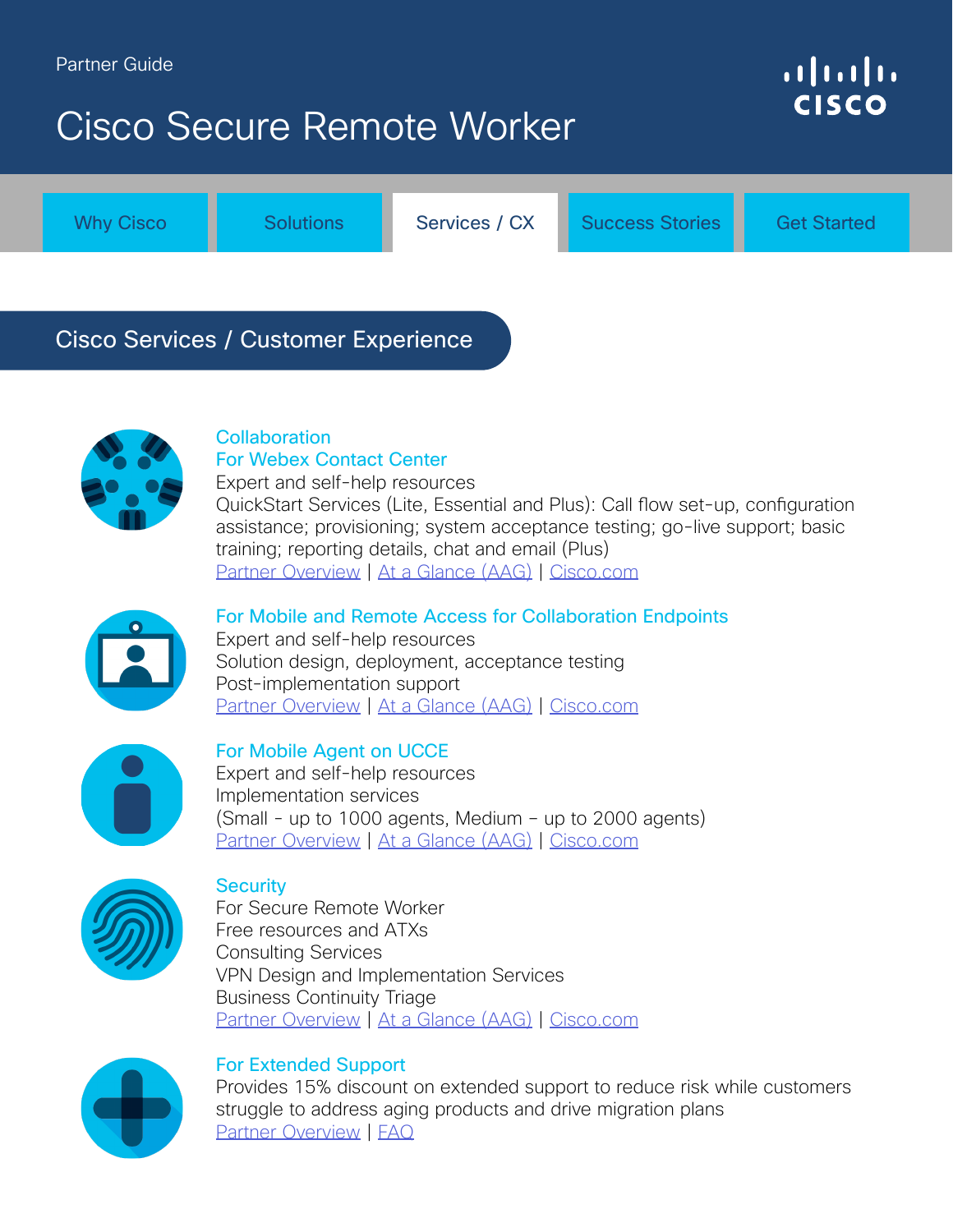#### <span id="page-3-0"></span>Partner Guide

## Cisco Secure Remote Worker

## $\begin{tabular}{c} \bf .} \end{tabular}$ **CISCO**



## Cisco Webex

"Webex has helped our company to operate as business-as-usual, enabled the sales team members to meet even more clients everyday and many clients have now switched to online meetings."

-CEO, IT Services Management



### **Security**



 "Not only do I have a lot of confidence in the solution's detection and blocking capabilities, but also because its ability to integrate with other Cisco security products makes my job easier."

- Ryan Paul, IT Specialist, Thunder Bay